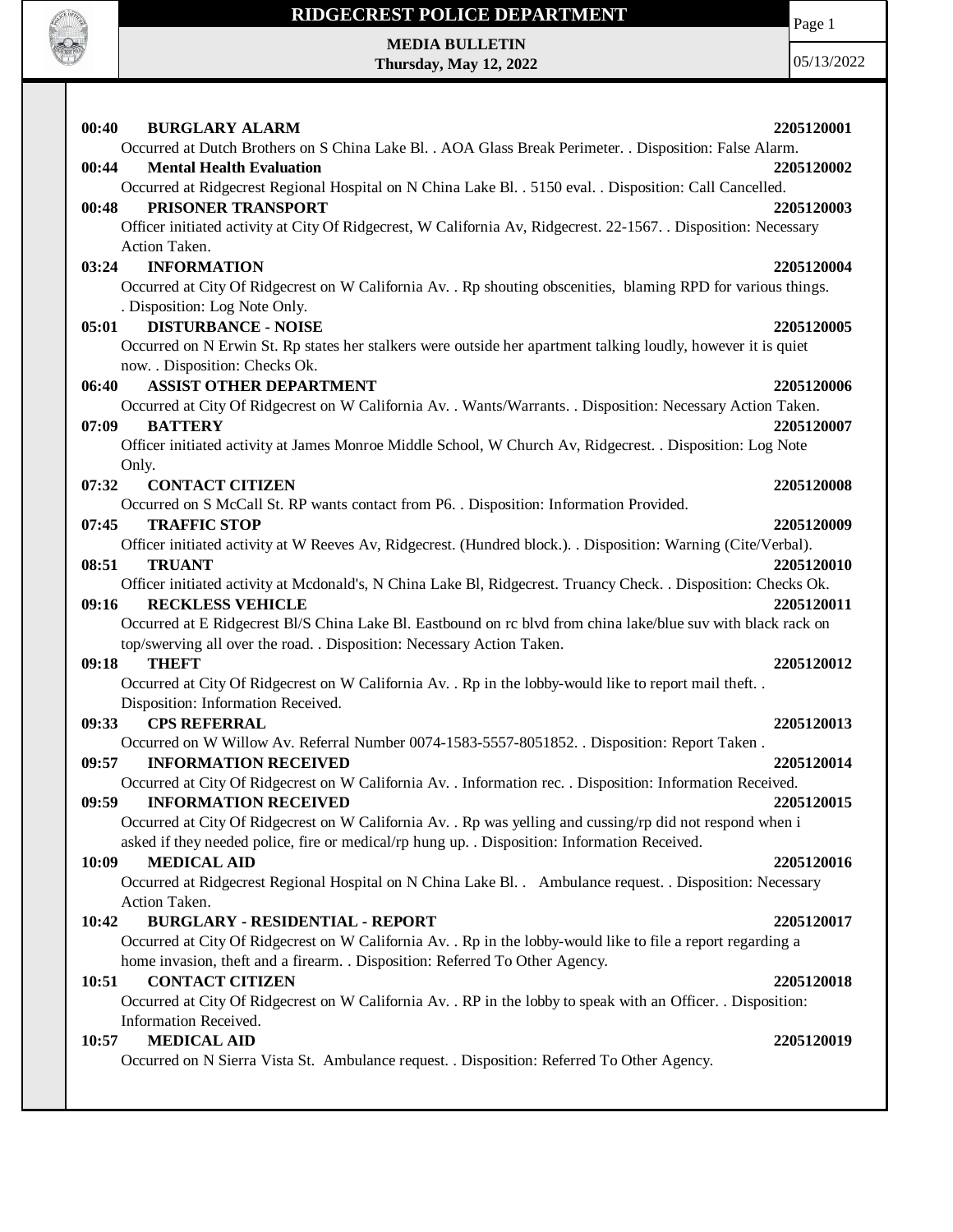

# **RIDGECREST POLICE DEPARTMENT MEDIA BULLETIN**

**Thursday, May 12, 2022**

Page 2

| 10:57<br><b>CONTACT CITIZEN</b>                                                                                                               |            |
|-----------------------------------------------------------------------------------------------------------------------------------------------|------------|
| Occurred at St Ann's School on W Church Av. . RP is in the Office. . Disposition: Duplicate Call Entered.                                     | 2205120020 |
| 11:00<br><b>MESSAGE DELIVERY</b>                                                                                                              | 2205120021 |
| Occurred at City Of Ridgecrest on W California Av. Disposition: Necessary Action Taken.                                                       |            |
| <b>STOLEN VEHICLE REPORT</b><br>11:17                                                                                                         | 2205120022 |
| Occurred on W Rick Ct. Trailer was taken-RP wants to report it stolen. . Disposition: Negative Contact.                                       |            |
| <b>CODE VIOLATION</b><br>11:22                                                                                                                | 2205120023 |
| Officer initiated activity at W Ward Av, Ridgecrest. . Disposition: Necessary Action Taken.                                                   |            |
| 11:33<br><b>CODE VIOLATION</b>                                                                                                                | 2205120024 |
| Officer initiated activity at N Balsam St, Ridgecrest. . Disposition: Necessary Action Taken.<br>12:00<br>911 HANG UP                         | 2205120025 |
| Occurred at City Of Ridgecrest on W California Av. . Hang up, no answer on call back. . Disposition:                                          |            |
| Necessary Action Taken.                                                                                                                       |            |
| <b>FOUND PROPERTY</b><br>12:03                                                                                                                | 2205120026 |
| Occurred on S Ashton St. RP in the lobby. . Disposition: Report Taken.                                                                        |            |
| <b>THEFT</b><br>12:06                                                                                                                         | 2205120027 |
| Occurred at City Of Ridgecrest on W California Av. . CALL RP//would like to report his wallett stolen, wallet                                 |            |
| contained various cards. . Disposition: Negative Contact.                                                                                     |            |
| <b>SUSPICIOUS PERSON</b><br>12:21<br>Occurred at E Sand Dune Ln/N Palm Dr. 2 young males who are jumping over gates and running through yards | 2205120028 |
| and climbed on a roof/WMA one has a grey tank top with red shorts and flip flops/BMA other guy is short,                                      |            |
| dreads. . Disposition: Checks Ok.                                                                                                             |            |
| <b>CONTACT CITIZEN</b><br>12:25                                                                                                               | 2205120029 |
| Occurred at S Lenore St/E Church Av. RP would like help talking to the maintenance men that are working in                                    |            |
| the area - RP states that there is a company who left some kind of line down and he would like to know what it                                |            |
| is. . Disposition: Necessary Action Taken.                                                                                                    |            |
| <b>EXTRA PATROL</b><br>12:30                                                                                                                  | 2205120030 |
| Officer initiated activity at Tennis Courts, E French Av, Ridgecrest. . Disposition: Checks Ok.<br><b>CONTACT CITIZEN</b><br>12:38            | 2205120031 |
| Occurred at Paul & Sons Automotive on W Ridgecrest Bl. . CALL RP//would like to ask an officer questions                                      |            |
| about laws. . Disposition: Information Provided.                                                                                              |            |
| PEDESTRIAN CHECK<br>12:48                                                                                                                     | 2205120032 |
| Officer initiated activity at E French Av/E Drummond Av, Ridgecrest. . Disposition: Log Note Only.                                            |            |
| 12:57<br><b>MISC COUNTER CALL</b>                                                                                                             | 2205120033 |
| Occurred at City Of Ridgecrest on W California Av. . RP IN THE LOBBY-states she is being scammed and they                                     |            |
| are trying to get her to send them documents/she would like to speak to an officer about it. . Disposition:                                   |            |
| Information Provided.                                                                                                                         |            |
| 12:58<br>VIOLATION OF COURT ORDER-DOM VIOL<br>Occurred at City Of Ridgecrest on W California Av. . RP IN LOBBY VIOLATION R/O. . Disposition:  | 2205120034 |
| Information Received.                                                                                                                         |            |
| <b>MEDICAL AID</b><br>13:00                                                                                                                   | 2205120035 |
| Occurred on N Gold Canyon Dr. 7 day old choking. . Disposition: Assisted.                                                                     |            |
| <b>MEDICAL AID</b><br>13:18                                                                                                                   | 2205120036 |
| Occurred on N Sierra View St. Ambulance request. . Disposition: Referred To Other Agency.                                                     |            |
| <b>ABANDONED VEHICLE</b><br>13:20                                                                                                             | 2205120037 |
| Occurred at Pregnancy Care Center on E Ridgecrest Bl. . Veh has been between the buildings but has been                                       |            |
| there all day. . Disposition: Checks Ok.                                                                                                      |            |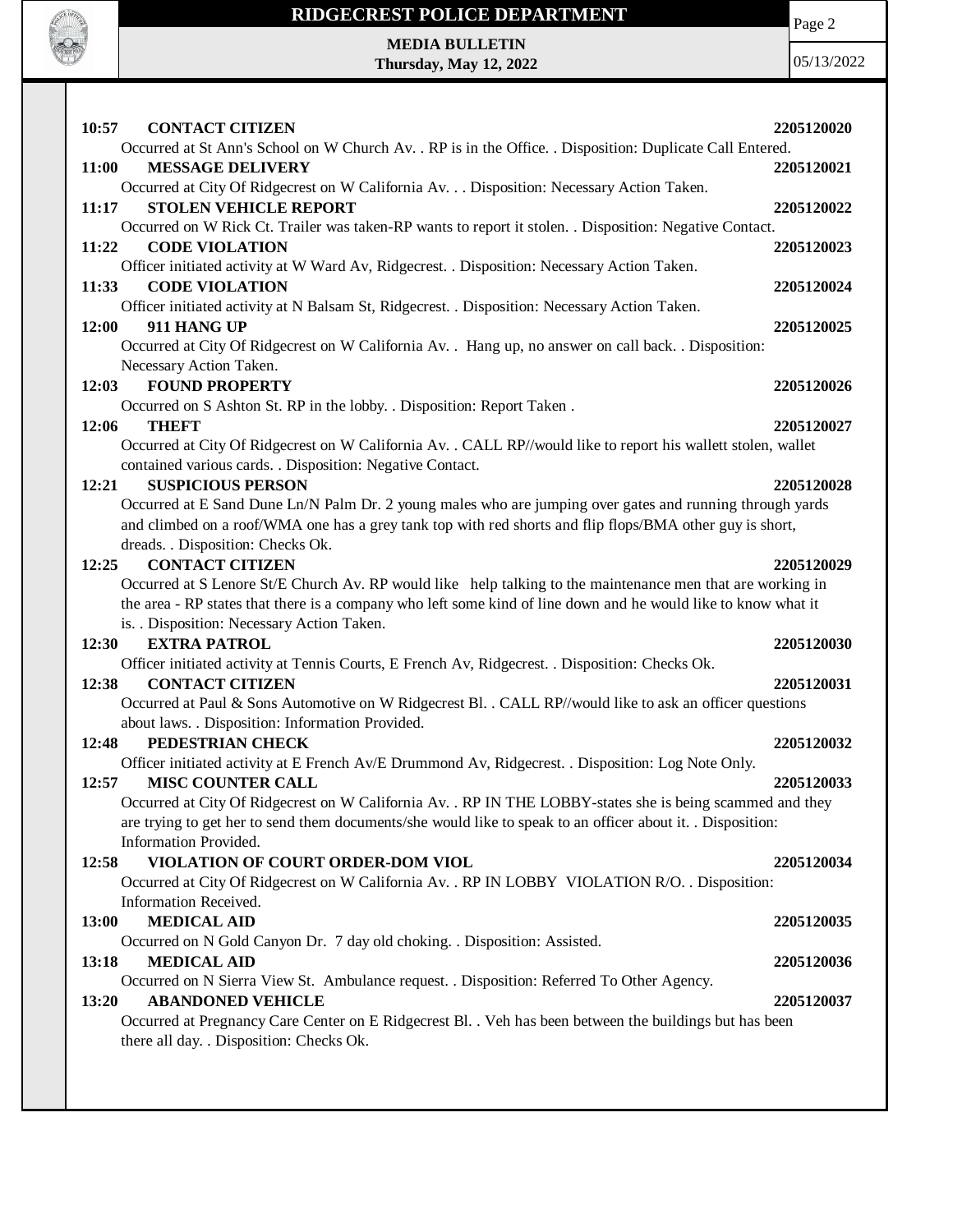

Page 3

**MEDIA BULLETIN Thursday, May 12, 2022**

| <b>TRAFFIC STOP</b><br><b>13:40</b>                                                                                                                                                                                     | 2205120038 |
|-------------------------------------------------------------------------------------------------------------------------------------------------------------------------------------------------------------------------|------------|
| Officer initiated activity at S Silver Ridge St, Ridgecrest. (Hundred block.). . Disposition: Necessary Action                                                                                                          |            |
| Taken.                                                                                                                                                                                                                  |            |
| 14:13<br><b>TRUANT</b><br>Officer initiated activity at Town & Country Mobile Home Park, N Norma St, Ridgecrest. . Disposition:                                                                                         | 2205120039 |
| Information Provided.                                                                                                                                                                                                   |            |
| <b>SUSPICIOUS PERSON</b><br>14:45                                                                                                                                                                                       | 2205120040 |
| Occurred at W Las Flores Av/N Downs St. Male subject wearing a blue shirt and baggy pants acting weird                                                                                                                  |            |
| Disposition: Gone On Arrival.                                                                                                                                                                                           |            |
| <b>AREA CHECK</b><br>14:48                                                                                                                                                                                              | 2205120041 |
| Officer initiated activity at Leroy Jackson Park, E Coso Av/E Las Flores Av, Ridgecrest. . Disposition: Peace                                                                                                           |            |
| Kept.                                                                                                                                                                                                                   |            |
| <b>MISC COUNTER CALL</b><br>14:57                                                                                                                                                                                       | 2205120042 |
| Occurred at City Of Ridgecrest on W California Av. . Rp in the lobby-states she is here for P8. . Disposition:                                                                                                          |            |
| Information Received.<br><b>ATTEMPT TO CONTACT</b><br>15:05                                                                                                                                                             | 2205120043 |
| Officer initiated activity at Arrowhead Mobile Home Park, N Norma St, Ridgecrest. . Disposition: Negative                                                                                                               |            |
| Contact.                                                                                                                                                                                                                |            |
| 15:24<br><b>SUBPOENA SERVICE</b>                                                                                                                                                                                        | 2205120044 |
| Officer initiated activity at N Krista Ct, Ridgecrest. . Disposition: Information Received.                                                                                                                             |            |
| 15:24<br><b>ACO CALL</b>                                                                                                                                                                                                | 2205120045 |
| Officer initiated activity at W Haloid Av, Ridgecrest. DOGS GETTING LOOSE. . Disposition: Animal Control                                                                                                                |            |
| Handled.                                                                                                                                                                                                                |            |
| <b>CONTACT CITIZEN</b><br>15:49                                                                                                                                                                                         | 2205120046 |
| Officer initiated activity at City Of Ridgecrest, W California Av, Ridgecrest. . Disposition: Information<br>Received.                                                                                                  |            |
| 15:50<br><b>ACO CALL</b>                                                                                                                                                                                                | 2205120047 |
| Officer initiated activity at W Cielo Av, Ridgecrest. (Hundred block.). . Disposition: Animal Control Handled.                                                                                                          |            |
| 15:53<br><b>ASSIST OTHER DEPARTMENT</b>                                                                                                                                                                                 | 2205120048 |
| Occurred on N Sierra Vista St. . Disposition: Assisted.                                                                                                                                                                 |            |
| <b>CONTACT CITIZEN</b><br>16:16                                                                                                                                                                                         | 2205120049 |
| Occurred at City Of Ridgecrest on W California Av. . CALL RP//requesting to speak to P8 regarding a case. .                                                                                                             |            |
| Disposition: Information Received.                                                                                                                                                                                      |            |
| 16:23<br><b>BBGUN</b>                                                                                                                                                                                                   | 2205120050 |
| Occurred on W Lorene Ct. (Hundred block.) rp states juvenile with a BB gun is in his backyard and is shooting                                                                                                           |            |
| birds. . Disposition: Counselled.<br><b>WELFARE CHECK</b><br>16:29                                                                                                                                                      | 2205120051 |
| Occurred on S Camino El Canon. Rp requesting check on granddaughter / states she hasnt heard from her in                                                                                                                |            |
| about 11 months/rp requesting call back with dispo. . Disposition: Checks Ok.                                                                                                                                           |            |
| <b>CHILD CRUELTY</b><br>16:31                                                                                                                                                                                           | 2205120052 |
| Occurred at City Of Ridgecrest on W California Av. Disposition: Information Received.                                                                                                                                   |            |
| <b>STOLEN VEHICLE REPORT</b><br>16:40                                                                                                                                                                                   | 2205120053 |
| Occurred at City Of Ridgecrest on W California Av. . Rp in the lobby-states her vehicle has been gone from the                                                                                                          |            |
| house for about 2 weeks now. . Disposition: Information Provided.                                                                                                                                                       |            |
| <b>SUSPICIOUS CIRCUMSTANCES</b><br>16:47                                                                                                                                                                                | 2205120054 |
| Occurred at Subway - South on S China Lake Bl. . RP states her husband is not taking his psych meds and he<br>is acting "crazy" she is following him in the old Walmart parking lot, they are currently near the Subway |            |
| South. . Disposition: Unable To Locate.                                                                                                                                                                                 |            |
|                                                                                                                                                                                                                         |            |
|                                                                                                                                                                                                                         |            |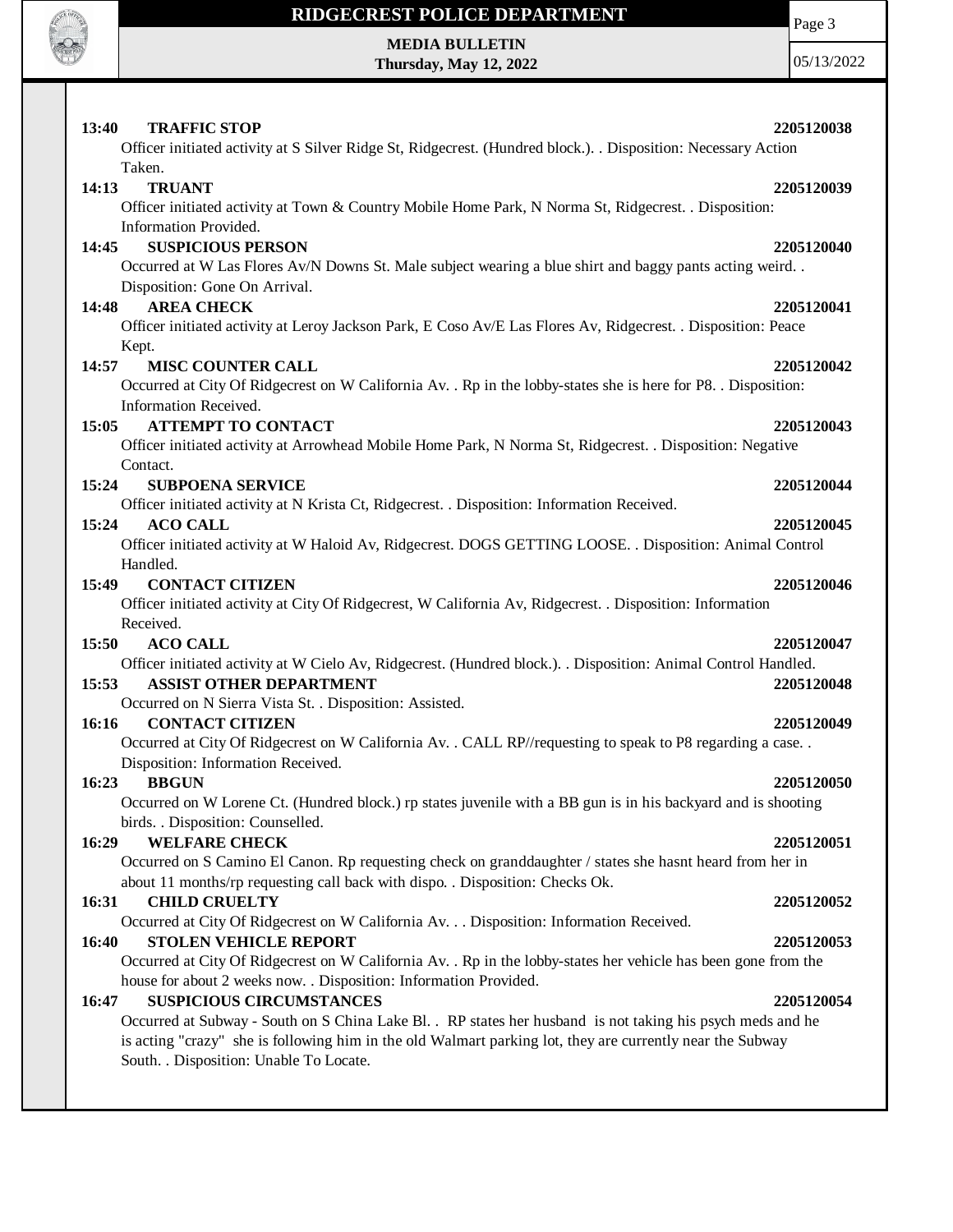

Page 4

**MEDIA BULLETIN Thursday, May 12, 2022**

| 16:53<br><b>SUSPICIOUS VEHICLE</b><br>Occurred at Whispering Winds Mobile Home Par on 1400/1413 N Wayne St. . RP STATES THERE IS A RED<br>MUSTANG PARKED AT THE ENTRANCE WAY WITH NO LICENSE PLATE FRONT OR BACK//VIN                                                                        | 2205120055               |
|----------------------------------------------------------------------------------------------------------------------------------------------------------------------------------------------------------------------------------------------------------------------------------------------|--------------------------|
| COVERED - Disposition: Cancelled by RP.<br>16:54<br><b>MISSING JUV</b><br>Occurred at Murray Middle School on E Drummond Av. Disposition: Checks Ok.<br><b>INFORMATION RECEIVED</b><br>17:08                                                                                                 | 2205120056<br>2205120057 |
| Occurred on S Porter St. Yelling obsenities to dispatch. . Disposition: Negative Contact.<br>17:08<br><b>INFORMATION RECEIVED</b><br>Occurred at City Of Ridgecrest on W California Av. . Rambling on about being the president. . Disposition: Log<br>Note Only.                            | 2205120058               |
| <b>DOMESTIC DISTURBANCE</b><br>17:37<br>Occurred on W Las Flores Av. RP would like contact via 21 regarding getting a restraining order . DVIR<br>Married/Cohab/two kids in common/arguing infidelity issues                                                                                 | 2205120059               |
| DVIR/Ball, Nathaniel and Horta, Sonia/separated/cohab/children in common/arguing about relationship<br>ending. . Disposition: Report Taken.<br><b>CONTACT CITIZEN</b><br>17:53<br>Occurred at City Of Ridgecrest on W California Av. . RP requesting contact via 21 from P18. . Disposition: | 2205120060               |
| Information Provided.<br>911 WIRELESS CALL<br>17:59<br>Occurred at City Of Ridgecrest on W California Av. . Female advising accidental dial. . Disposition: Necessary                                                                                                                        | 2205120061               |
| Action Taken.<br><b>CONTACT CITIZEN</b><br>18:07<br>Occurred at City Of Ridgecrest on W California Av. . sent inappropriate pictures on Snapchat. . Disposition:<br>Report Taken.                                                                                                            | 2205120062               |
| <b>THEFT OF IDENTIFICATION</b><br>18:08<br>Occurred at Desert Willow Apts on N El Prado St. . RP fell for an EDD scam and would like officer contact. .<br>Disposition: Information Provided.                                                                                                | 2205120063               |
| <b>HARASSMENT</b><br>18:18<br>Occurred on S Norma St. RP req contact via 21 regarding restraining orders. . Disposition: Information<br>Provided.                                                                                                                                            | 2205120064               |
| <b>CONTACT CITIZEN</b><br>19:03<br>Occurred at Eyre, Vickie on N Sierra View St. . RP wants contact regarding a neighbor possibly throwing her<br>dog in an empty pool. . Disposition: Unfounded.<br><b>TRAFFIC STOP</b><br>19:36                                                            | 2205120065<br>2205120066 |
| Officer initiated activity at S China Lake Bl, Ridgecrest. . Disposition: Citation.<br>19:59<br><b>ACO CALL</b><br>Occurred on S Farragut St. Older female terrier/chihuahua mix dog is confined. . Disposition: Cancelled by RP.                                                            | 2205120067               |
| <b>SUSPICIOUS PERSON</b><br>20:07<br>Occurred on W Ward Av.<br>wma jumping through yards black shirt and tan beanie black pants. . Disposition: Unable To Locate.                                                                                                                            | 2205120068               |
| <b>CONTACT CITIZEN</b><br>20:20<br>Occurred on S Abigail St. Rp req officer contact about injuries son getting at daycare. via 21 or onscene<br>Disposition: Information Provided.                                                                                                           | 2205120069               |
| <b>WARRANT ARREST</b><br>20:33<br>Occurred at City Of Ridgecrest on W California Av. . SA/Haynes, David Lee 03/06/1979 WNO/17661 Ramey<br>Warrant Bail/100k Chg/273.6 PC Booked CRF. . Disposition: Arrest Made.                                                                             | 2205120070               |